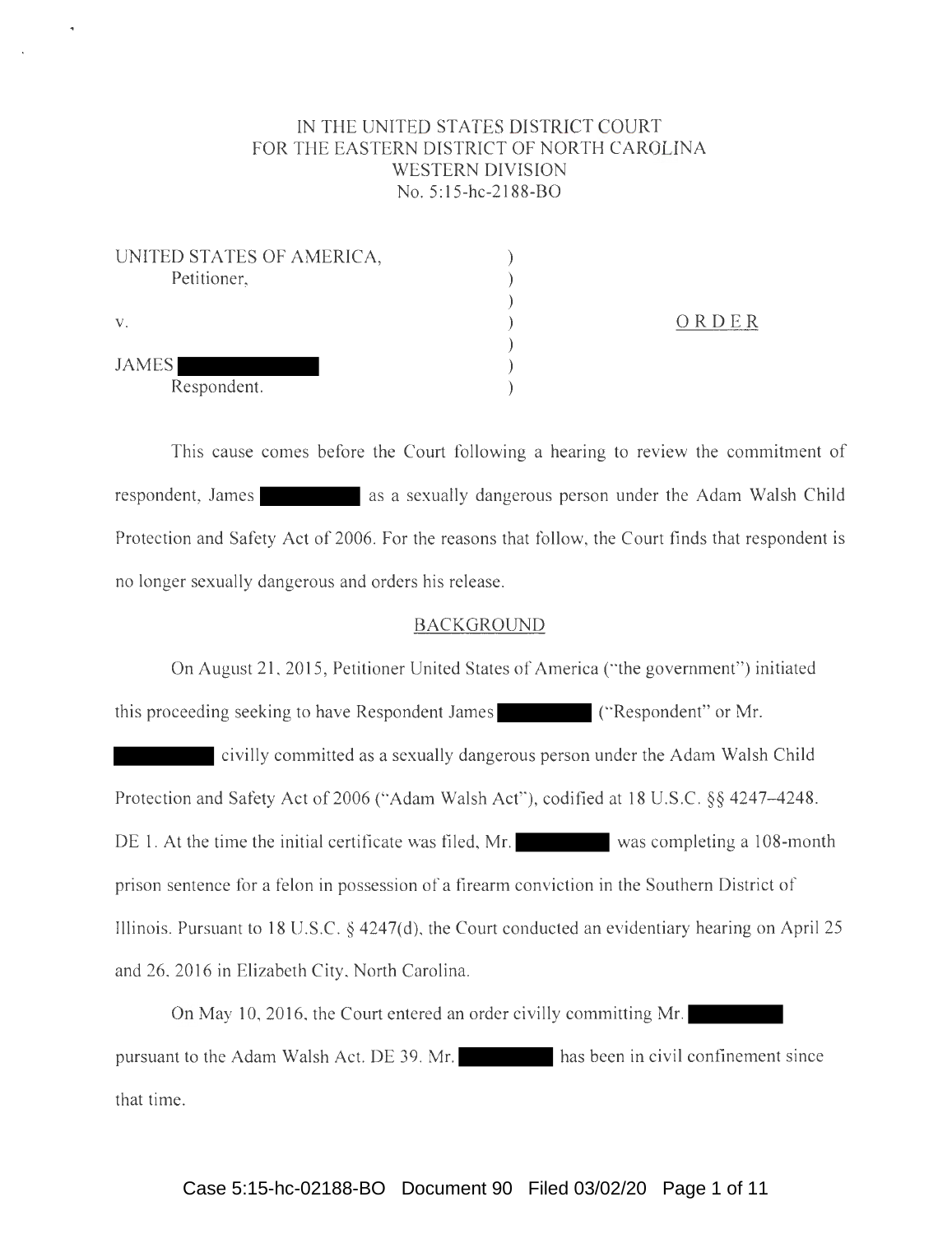On October 5, 2018, Mr. voluntarily agreed to a number of sex-offender specific modifications to his unserved 36-month term of supervised released in the Southern District of Illinois. Resp. Ex. 1.

On July 14, 2019, Mr. moved for a review of his continued confinement pursuant to 18 U.S.C. § 4247(h). DE 62. The government did not oppose the request for a review hearing. DE 65. On September 13, 2019, the Court granted the motion for a Section 4247(h) review hearing. DE 70. The hearing occurred on February 5, 2020, in Elizabeth City, North Carolina.

At the February 5, 2020 review hearing, the Court heard testimony from Mr.

Dr. Joseph Plaud, Dr. Heather Ross, and Dr. Christopher North. All three psychologists were qualified by the Court as expert witnesses and allowed to give their professional opinions. The Court also admitted, without objection, a number of exhibits as presented by the parties in a Joint Exhibit Binder. The parties fil ed proposed findings of fact and conclusions of law. DE 82, 87, 88. The Court ADOPTS the respondent's summary of the testimony and evidence offered at the hearing [DE 88,  $\S$  II] as if it was fully set forth herein.

#### DISCUSSION

The Adam Walsh Act provides authority for the government to civilly commit sexually dangerous persons. The Act provides three criteria for the Court to determine whether a respondent is presently sexually dangerous. First, the person must have "engaged or attempted to engage in sexually violent conduct or child molestation." 18 U.S.C.  $\S$  4247(a)(5). Of course, here, Mr. has engaged in sexually violent conduct or child molestation, and this Court has already so found in its original 2016 commitment order. This criterion is unchanged.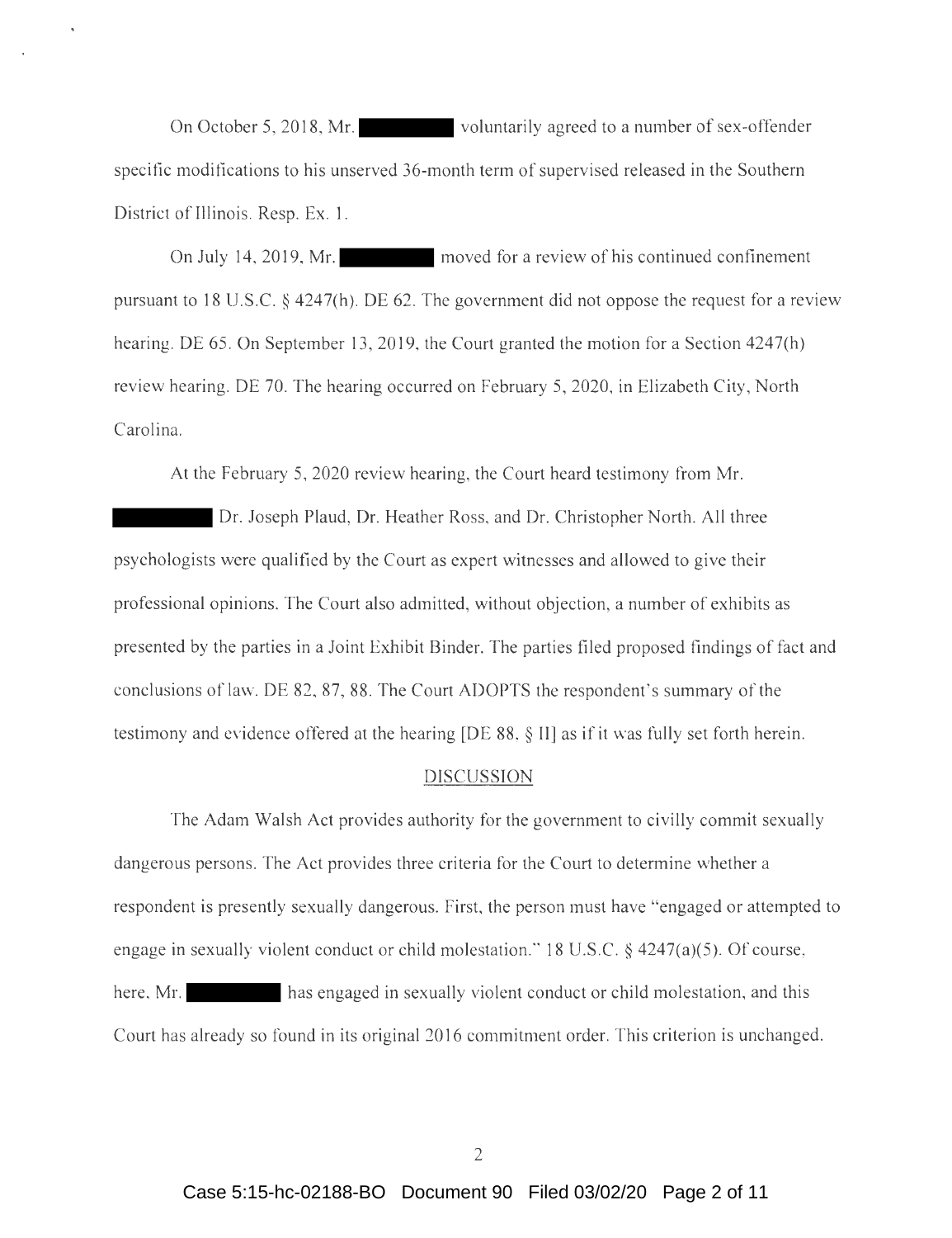Next, the person must "suffer from a serious mental illness, abnormality, or disorder as a result of which he would not have serious difficulty in refraining from sexually violent conduct or child molestation if released." 18 U.S.C.  $\S$  4248(a)(6). Generally, the Court analyzes this definition in two parts—the mental disorder prong and the volitional control prong. Mr.

must prove by a preponderance of the evidence that he either (1) does not presently suffer from a mental illness, abnormality, or disorder, or (2) he would not have serious difficulty refraining from reoffending if released.

Following a careful review of the record as a whole, the Court finds that Mr. has proven by a preponderance of the evidence that he does not presently suffer from a serious mental disorder and that he would not have serious difficulty in refraining from reoffending if released.

#### **Serious Mental Illness, Abnormality, or Disorder**

Dr. North and Dr. Ross opined that Mr. suffers from pedophilic disorder. However, as the Fourth Circuit has articulated " [a] diagnosis of ... is merely the starting point for the court to consider the true thrust of the  $\S$  4247(a)(6) inquiry—whether, on a case-specific basis, the respondent's underlying condition constitutes a serious functional impairment." *United States v. Caporale,* 701 F.3d 128, 137 n.4 (4th Cir. 2012). An examination of whether the diagnosis is causing a present serious functional impairment "requires consideration of the grip strength of the mental illness on the inmate—the extent to which the inmate is controlled by the illness." *United States v. Wooden,* 693 F.3d 440, 460 (4th Cir. 2012). In other words, this inquiry requires an examination of the person's functioning at the present time.

Viewed through the proper lens, the Court is persuaded by the opinion and evidence offered by Dr. Plaud. Dr. Plaud explained in his report and at the hearing that there is a critical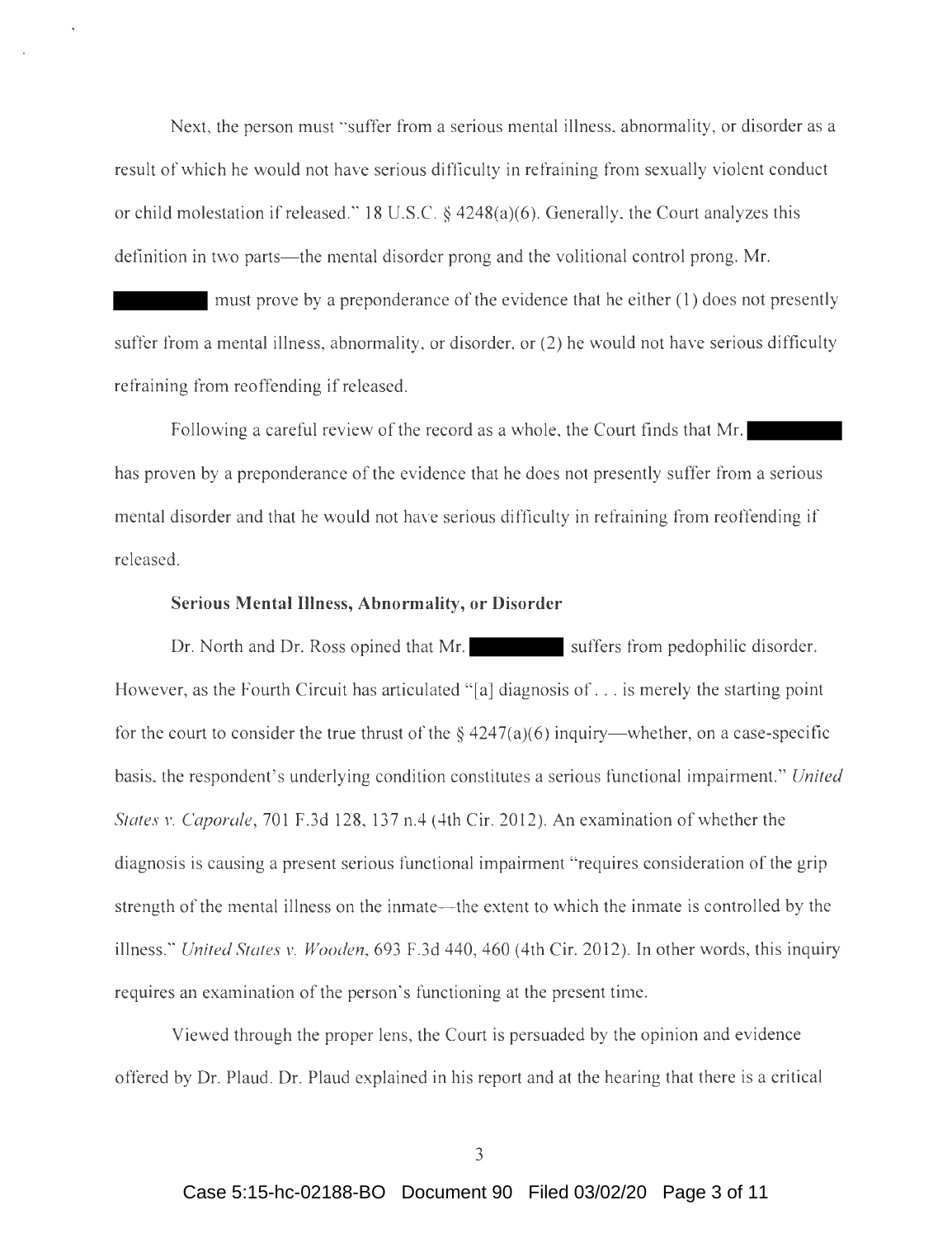difference between a paraphilia (such as pedophilia) and a paraphilic disorder (such as

pedophilic disorder). Quoting from the Diagnostic and Statistical Manual of Mental Disorders,

Fifth Edition or DSM-5, Dr. Plaud notes in his report:

[A] paraphilic disorder is a paraphilia that is currently causing distress or impairment to the individual or a paraphilia whose satisfaction has entailed personal harm, or risk of harm, to others. A paraphilia is a necessary but not a sufficient condition for having a paraphilic disorder, and a paraphilia by itself does not necessarily justify or require clinical intervention" (page 686). In the DSM-5 , "Criterion A specifies the qualitative nature of the paraphilia (e.g., an erotic focus on children or on exposing the genitals to strangers), and Criterion B specifies the negative consequences of the paraphilia (i.e. , distress, impairment, or harm to others)" (page 686).

As the DSM-5 specifically notes: " In keeping with the distinction between paraphilias and paraphilic disorders, the term diagnosis should be reserved for individuals who meet both Criteria A and B." In other words, it is clinically possible to have a paraphilia, but not a paraphilic disorder using the diagnostic criteria of the DSM-5.

Resp. Ex. 3 at 16–17.

Consistent with the above-noted distinction, the evidence in this case establishes that

although Mr. may presently suffer from pedophilia, and although he may have historically suffered from pedophilic disorder, "there is insufficient evidence at present that Mr.

has recurrent, intense sexually arousing fantasies, sexual urges, or behaviors involving sexual activity with a prepubescent child or children[,]" and as such, a present diagnosis of pedophilic disorder is improper. Resp. Ex. 3 at 18.

The government's experts appear to have all but surrendered this point. Although they have diagnosed Mr. with pedophilic disorder, Dr. North and Dr. Ross both admit that there is no contemporary evidence of Mr. Good pasture's present sexual attraction to children. Dr. North and Dr. Ross conceded that there is no evidence Mr. is presently sexually preoccupied nor that he manifests signs of sexual deviance, nor that he has attempted to collect pictures of children, write or obtain erotic literature about children, contact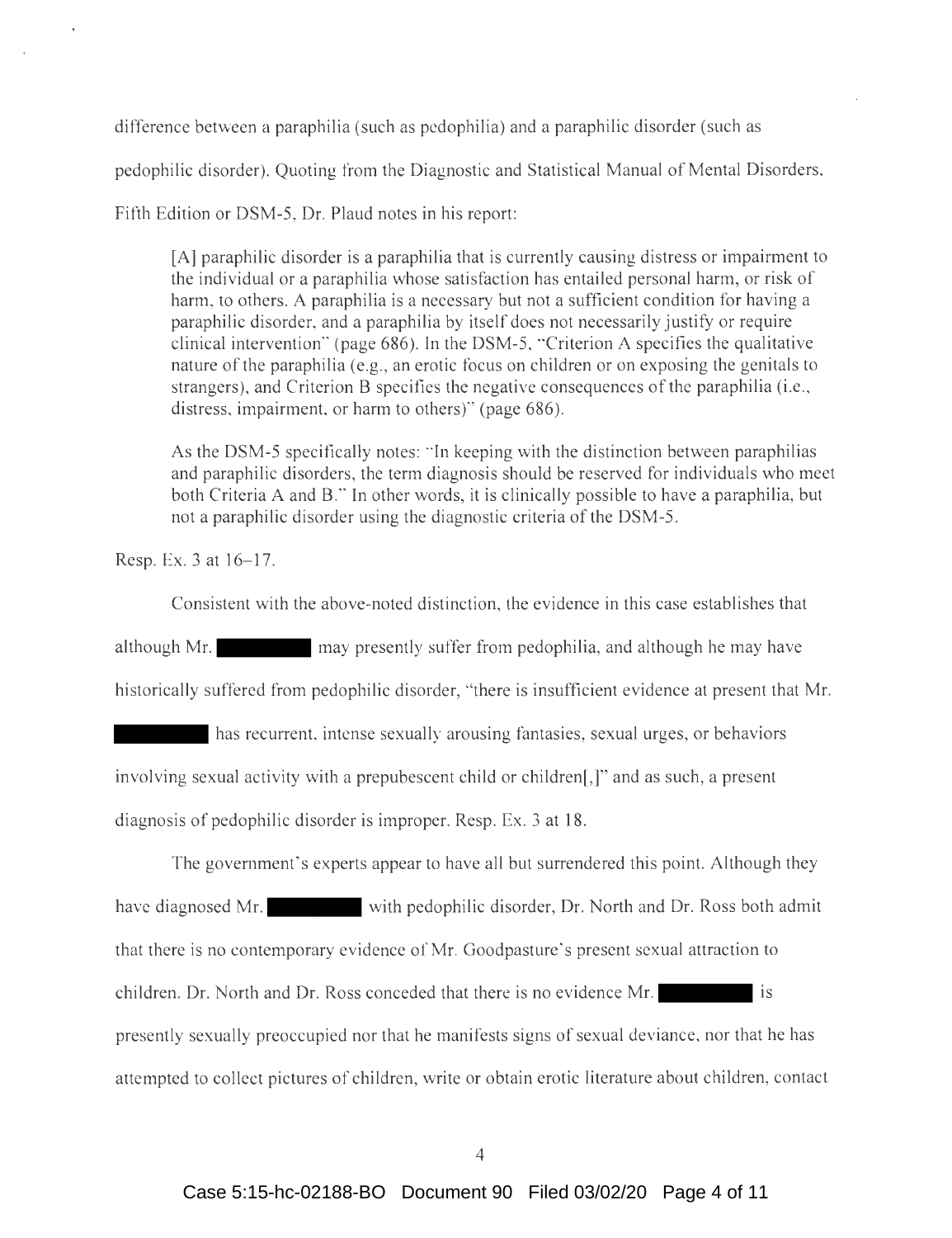children by mail, watch children on the television, or otherwise seek children out. Although "sexually suggestive" pictures were found in a locker that Mr. shared with his cell mate in 20 16, there is no evidence in the record that rebuts his sincere protestations that such pictures belonged to his cellmate, and not him. Dr. Ross's and Dr. North's diagnoses do not make sense in light of the relevant diagnostic and legal criteria, and the complete absence of evidence supporting a pedophilic disorder diagnosis at the present time.

All of the experts acknowledged, moreover, that the last evidence of Mr. Goodpasture's sexual conduct with a prepubescent child was in 1999, over 20 years ago. All of the experts similarly testified that impulses arising from pedophilia can weaken over time. Given the multiple decades that have elapsed since Mr. **If all ast offense with a prepubescent** child, Mr. **A. a**. advancing age, and the likely waning of his sexual impulses generally, as well as the complete absence of evidence regarding any contemporary sexual preoccupation, the Court believes that the record establishes that Mr. does not, at present, suffer from pedophilic disorder, even if there is historical evidence of such a paraphilia or paraphilic disorder. The Court finds that Mr. has proven, by a preponderance, that any historical attraction to children he may have once had has now been muted to such an extent that it no longer constitutes a basis for a finding of pedophilic disorder, and therefore a finding of a "serious mental illness, abnormality, or disorder" is not justified at present.

Alternatively, the Court finds that even if a present diagnosis of pedophilic disorder is proper in Mr. case, the total absence of any evidence that the disorder is impairing Mr. present functioning leads this Court to find that such diagnosis is not "serious" within the meaning of the Adam Walsh Act. Stated differently, the Court finds that the "grip strength" of pedophilic disorder in Mr. case is unquestionably weak at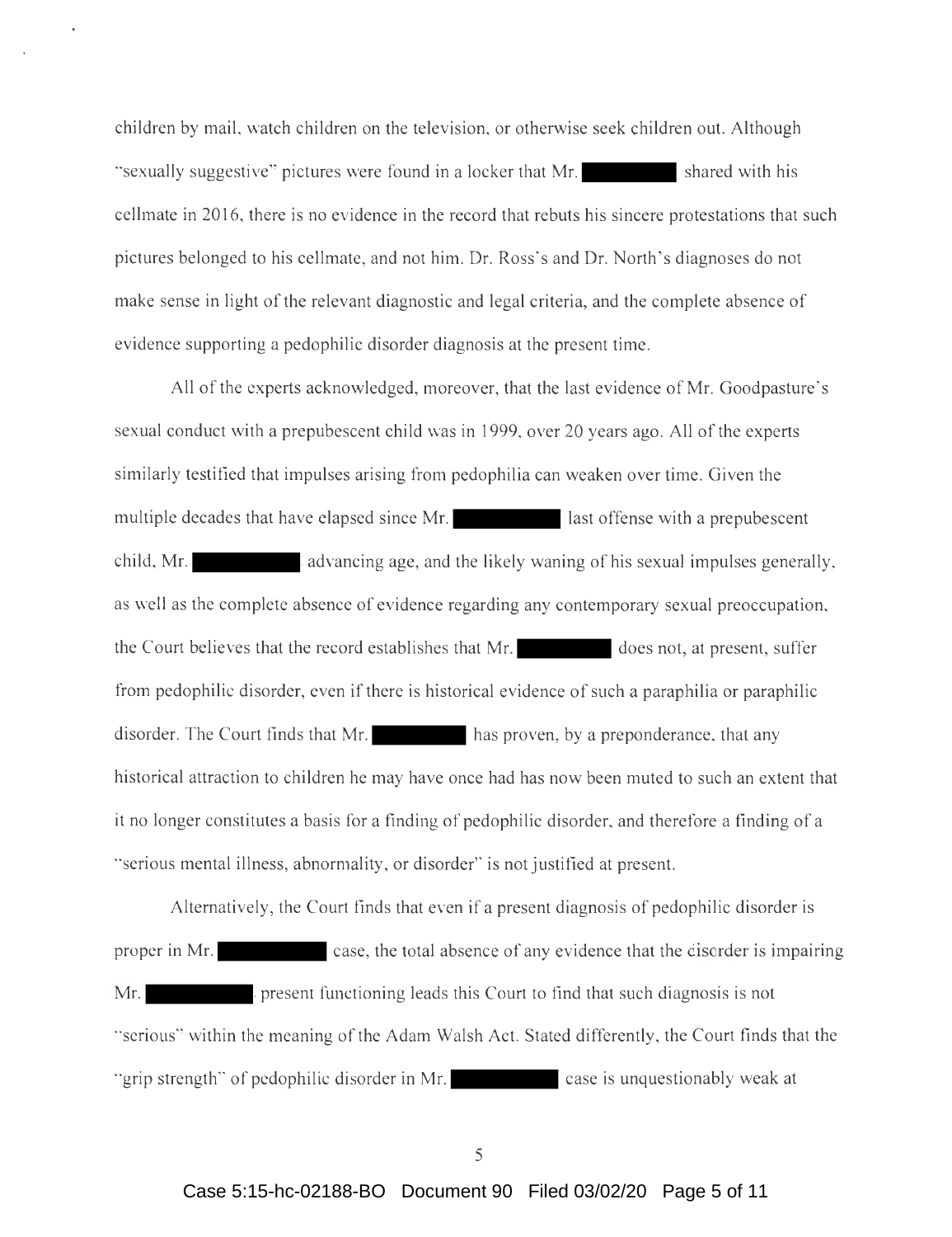present. This is a unique case in which a diagnosis of pedophilic disorder is legally and factually insufficient to establish a present " serious mental illness, abnormality, or disorder" given the complete absence of evidence that such disorder is in any way causing any impairment in Mr.

## 's present functioning.

The Court has also considered the Antisocial Personality Disorder diagnosis offered by Dr. Ross and Dr. North. The evidence reflects that Mr.  $\blacksquare$  is antisocial tendencies are declining over time as he approaches his 60s. He has been employed consistently for years [Resp. Ex. 7] and he has received repeated satisfactory reviews from his supervisors [Resp. Ex. 8], a fact that Dr. Ross conceded could establish waning of the disorder. All of the incident reports that Mr. has received since his commitment (inadvertent possession of matches related to Native American sweat lodge religious ceremony and lying about possessing shoes of another inmate) have been relatively benign. This evidence leaves the Court with the belief that any historical grounds for an antisocial personality disorder diagnosis have significantly eroded over time.

Drs. North and Ross agreed that Mr. had not exhibited any outward signs of pedophilic disorder in the last 13 years. One reason that their opinions fail to carry the day is that they did not thoroughly address the dearth of evidence from the last 13 years of ongoing serious sexual deviance. Instead, Drs. Ross and North simply speculate that Mr. pedophilic disorder is presently strong without pointing to any evidence in the record or scientific data to support their view. This Court cannot base a judgment of indefinite civil commitment on speculation, but that is all that Dr. North and Dr. Ross have offered on this issue.

The more thoroughly reasoned opinion of Dr. Plaud carefully examining the lack of current evidence of recurrent, intense fantasies is more persuasive than Drs. Ross's and North's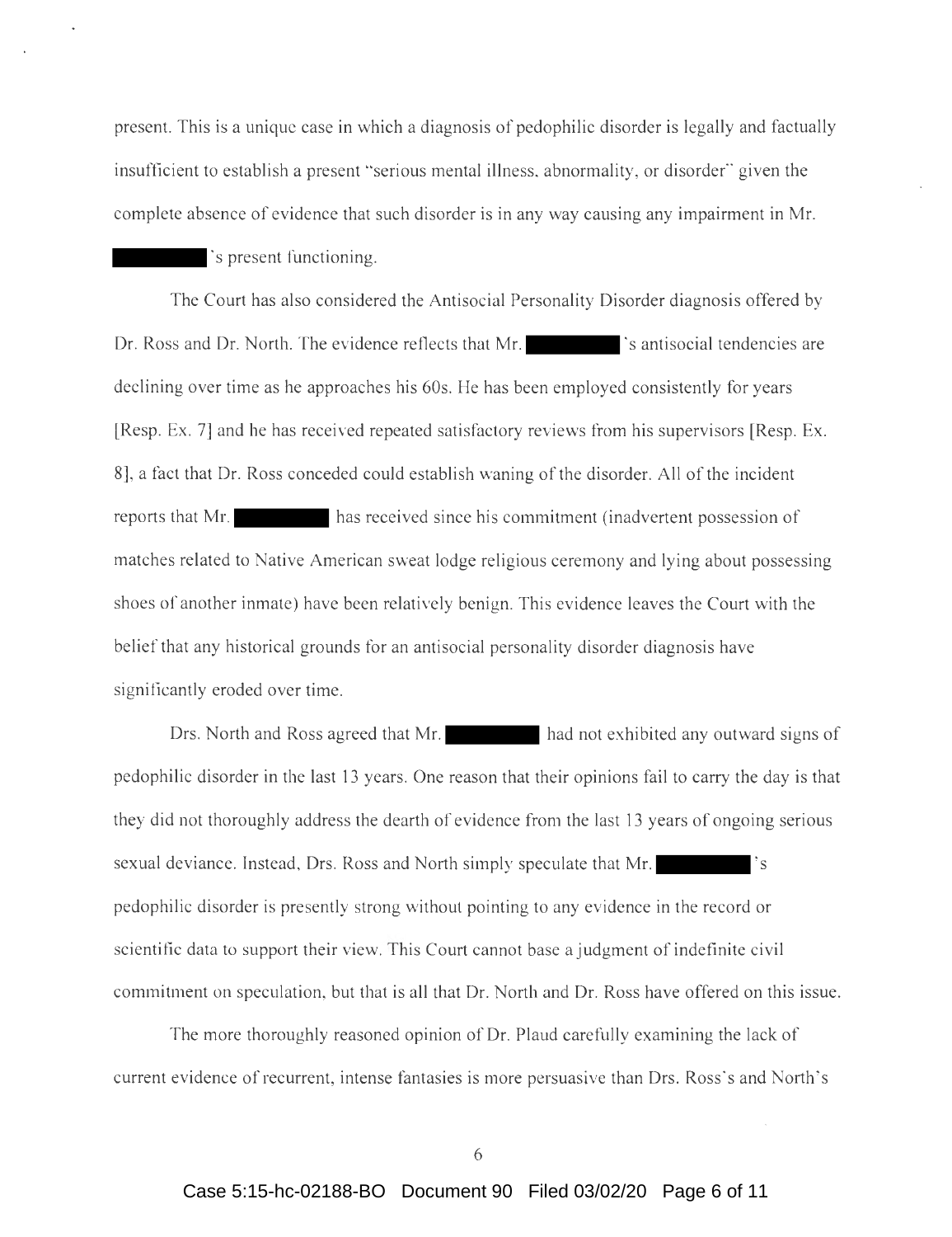speculation. Mr. has shown by a preponderance of the evidence that he does not suffer from a mental disorder that presently constitutes a serious functional impairment. He has carried his burden as to the mental disorder prong.

## **Serious Difficulty Refraining**

Even if the Court were to find that Mr. had pedophilic disorder and that it presently exhibited grip strength over him, the Court finds that Mr. has shown by a preponderance of the evidence that he would not have serious difficulty refraining from sexually violent conduct or child molestation if released. The overwhelming weight of the evidence weighs in Mr.  $\blacksquare$  's favor. Indeed, all present evidence leads to the conclusion that Mr. is not sexually dangerous.

The Court finds persuasive the lack of any sexual misbehavior for 13 years. Mr.

has not been cited for a sexual infraction of any kind or for possessing photographs of children of any sort. The Court credits the opinions of Dr. Plaud that this is indicative of either weak grip strength of Mr. Goodpasture's pedophilic disorder or of Mr. strong volitional control over his behavior. Without evidence of pedophilic misbehavior in 13 years, the Court cannot find that Mr. **presently has serious difficulty controlling his** behavior.

Drs. Ross and North conceded that Mr. did not have any problematic sexual misconduct, but their opinion simply pays lip service to this fact and does not fully accommodate it. For example, Dr. Ross continued to find relevant the presence of several dynamic risk factorseven without any current evidence to support their continued existence. Instead of acknowledging the absence of evidence of sexual risk, Dr. Ross merely notes that "dynamic risk factors ... would be unlikely to change without some type of intervention, such as treatment. "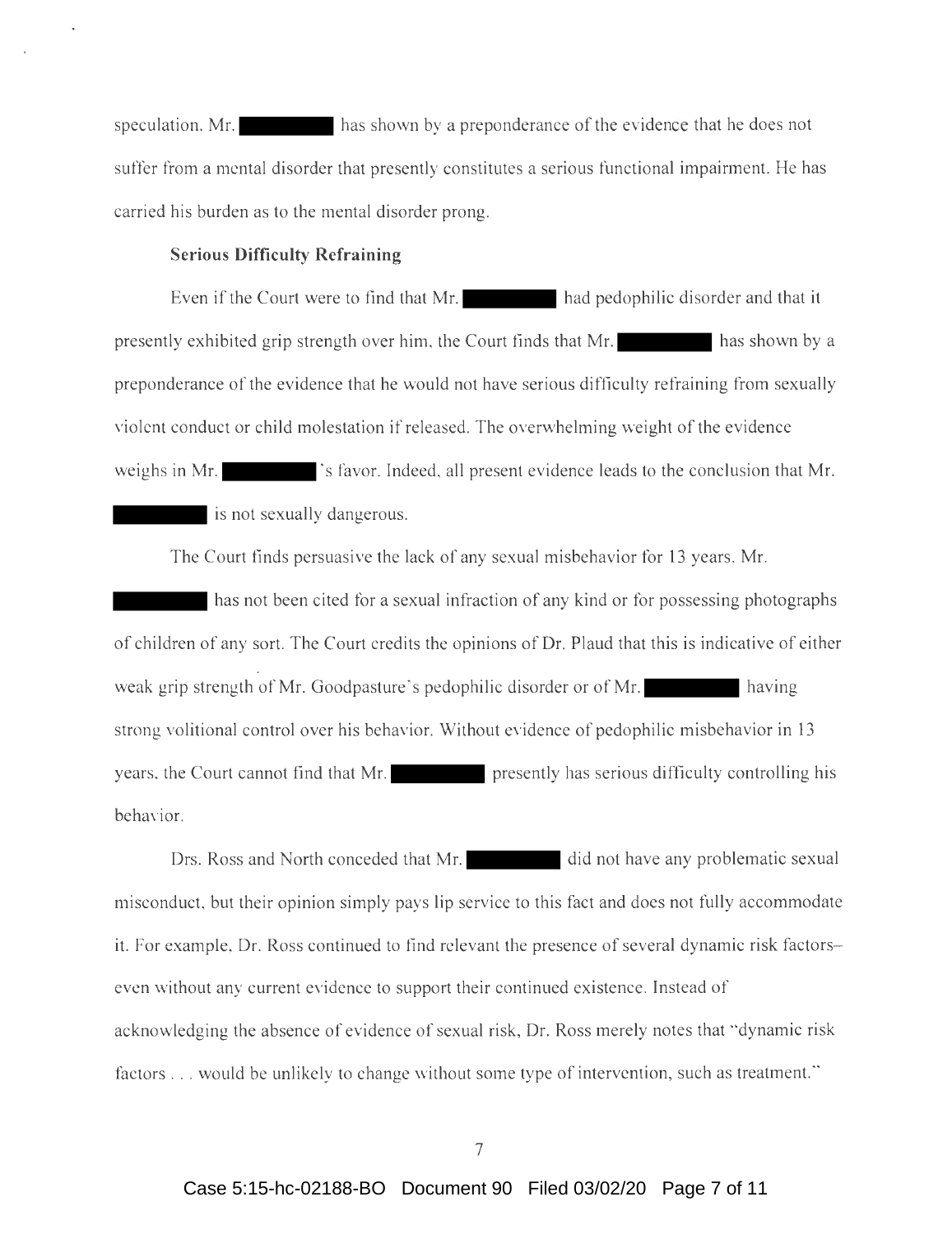Gov. Ex. 31 at 4. This fails to account for the absence of evidence of Mr. to control his volition. The Court contrasts Dr. Ross's approach with the more nuanced approach of Dr. Plaud, who examined the risk factors, but then also examined their current strength and salience.

The Court also considered the issue of Mr.  $\blacksquare$  s past denials and minimization of his offenses as a risk of future offending. Dr. Plaud testified that denial and minimization do not increase one's risk for sexual re-offense, and the Court accepts his opinion on this issue. The Court, however, does note that Mr. displayed insight during the February 2020 hearing. Mr. **and admitted to his past behavior and appeared to this Court to be genuine** in his remorse. He explained how his father's sexual abuse of him as a boy led to him offending against several children as a young adult. Mr. expressed extreme remorse about his past actions and demonstrated determination to break the cycle of abuse. He was emotional and ashamed of his past conduct. To the extent that the Court found his minimization a compelling factor in its 2016 opinion, the Court finds his minimization less problematic today. If anything, Mr. Goodpasture's acknowledgement of his past offenses appears to be a protective factor at this point in time.

Dr. Plaud considered Mr. decision to decline sex-offender treatment while in the BOP and did not find it to be dispositive in this case. The Court credits Dr. Plaud that the literature is equivocal regarding the efficacy of sex-offender treatment, and further notes that the Fourth Circuit has recognized that there may be legitimate reasons one may decide to forego the non-confidential treatment program offered by the Bureau of Prisons. *United States v. Antone,*  742 F.3d 151 , 167 n.12 (4th Cir. 2014) (explaining why it was understandable that Mr. Antone had chosen not to participate in treatment during civil commitment proceedings because "any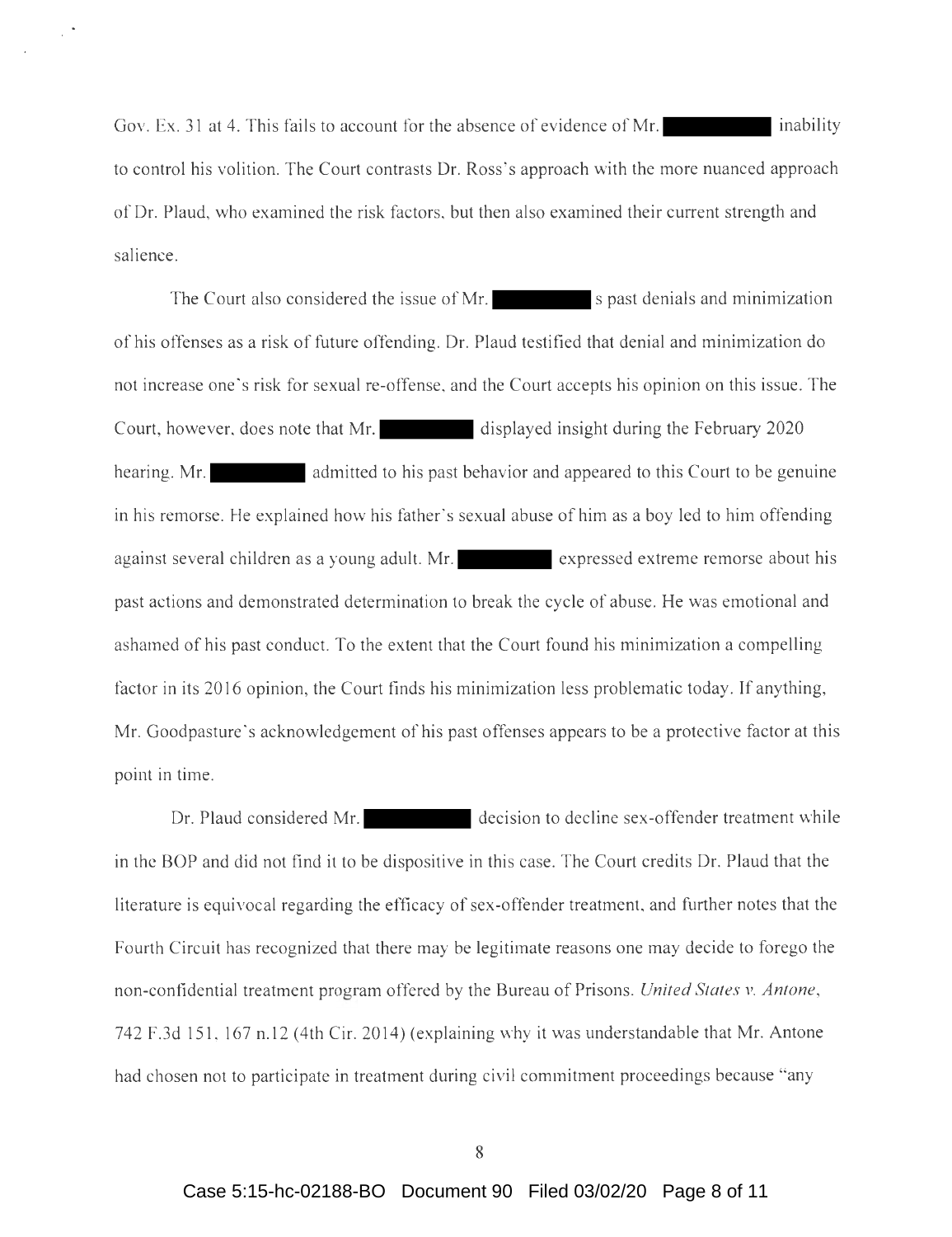treatment received would be at the cost of providing the Government with additional fodder to use against him in those proceedings").

On the other hand, Drs. Ross and North stressed Mr. 's lack of participation in sex-offender treatment as a reason—if not the primary reason—for their finding that he remains dangerous. The Court is not persuaded. Drs. North and Ross could not point to any legitimate reason why participation in the BOP sex offender treatment program was necessary to render Mr. no longer dangerous. Both doctors acknowledged that they were not aware of any data, audits, or analyses regarding the effectiveness of the BOP 's treatment programs. In fact, Dr. Ross testified that no such audit has ever occurred. On the other hand, Mr.

is required to attend sex offender treatment as a condition of his supervised release, and Dr. Ross conceded that some literature suggested that treatment in the community may actually be more effective than treatment in an institutional setting.

The Fourth Circuit's opinion in *United States v. Wooden*, 887 F.3d 591 (4th Cir. 2018) *(Wooden III),* supports this Court's conclusion on the treatment issue. In *Wooden 111,* the Fourth Circuit upheld the district court's finding at a review hearing that a respondent was no longer sexually dangerous. Mr. Wooden had also not participated in sex-offender treatment. In finding that release was appropriate, the Fourth Circuit sanctioned the conclusion that successful completion of treatment is not a necessary precondition for release. Moreover, the government pointed again and again to Mr. Wooden's past pedophilic acts and behaviors and argued that "the absence of evidence of pedophilic urges does not mean that Wooden is not currently experiencing those urges." *Id.* at 607. The Fourth Circuit rejected the government's line of reasoning, explaining:

"To accept the government's argument would effectively mean that an offender diagnosed with pedophilic disorder could never be released, as the government could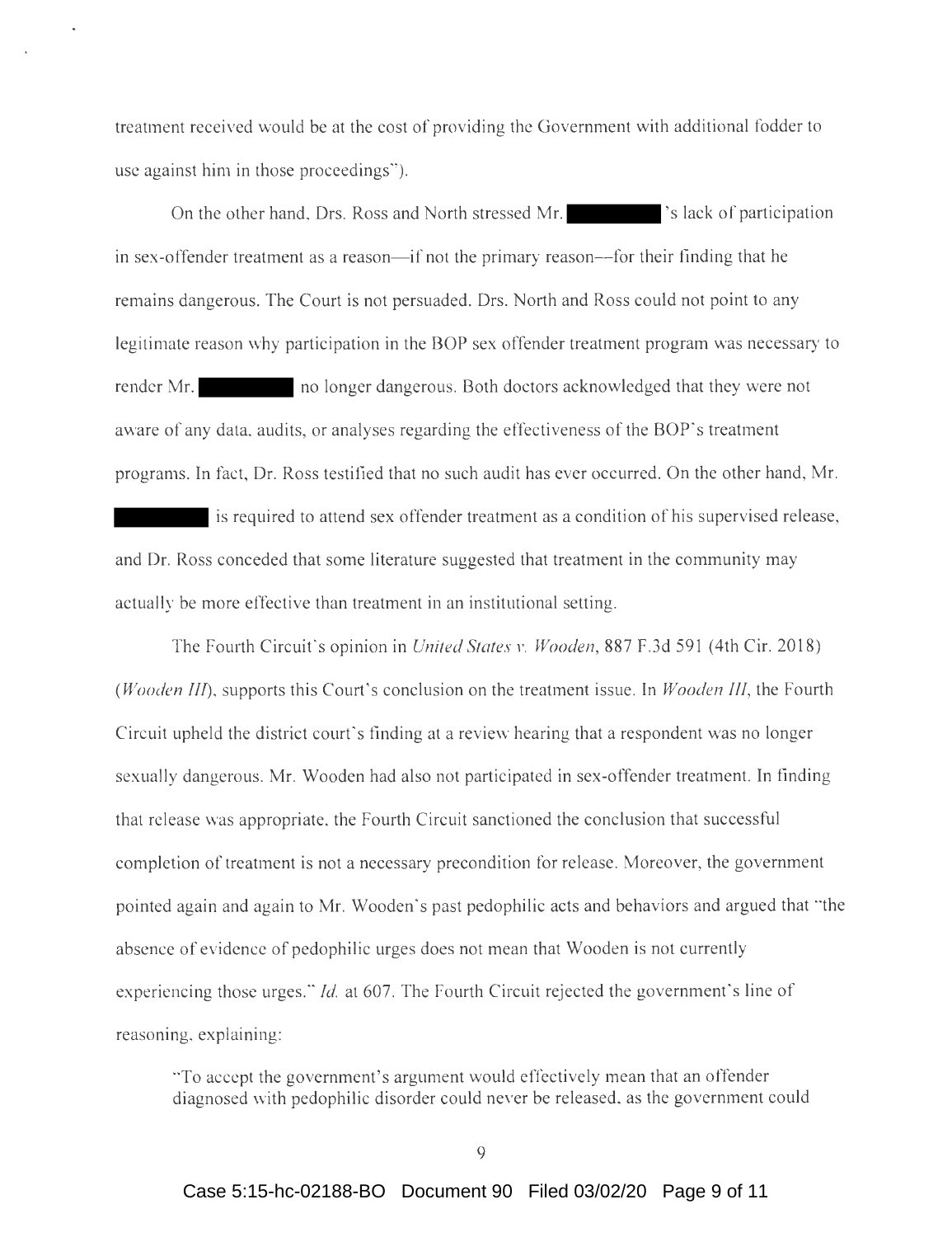always prove future impulse control problems by pointing to past failures to exercise control. The structure of the Act, which requires discharge if the inmate is no longer sexually dangerous, clearly shows that Congress believed that sexually dangerous predators could change and grow out of the sexually-dangerous classification."

*Id.* Here, the government asks the Court to do precisely what *Wooten III* rejected—to find Mr.

past offenses dispositive and ignore the lack of current evidence to the contrary. In sum, the Court has considered the evidence and finds that Mr. has met his burden of proving that he would not be sexually dangerous to others if released. He is now 57, in an age cohort associated with much lower rates of recidivism. He will be 60 by the time he completes his term of supervised released in Illinois. For the past 13 years in prison, he has been an example of good behavioral management. He has shown that he can conform his behavior to the rules of the institution. He is subject to conditions of supervised release that all of the experts characterized as " stringent," including one condition that will require him to live at a County Jail on a de facto work release program for several months. He displayed genuine remorse and insight into his offending and the link between his own victimization and offending at an early age. The Court concludes that the opinion of Dr. Plaud is complete, thorough, and carefully considers the current evidence. This opinion is persuasive. The opinions of Drs. North and Ross are based largely on speculation and surmise and are therefore unpersuasive.

### **Unconditional Release**

Upon release, Mr. **is required to serve a three-year supervised release term** in Illinois associated with his felon in possession offense in the Southern District of Illinois. As discussed above, in October 2018, Mr. agreed to a number of sex-offender specific modifications to this supervision. These modifications were approved by the district court in Illinois. Resp. Ex. l .